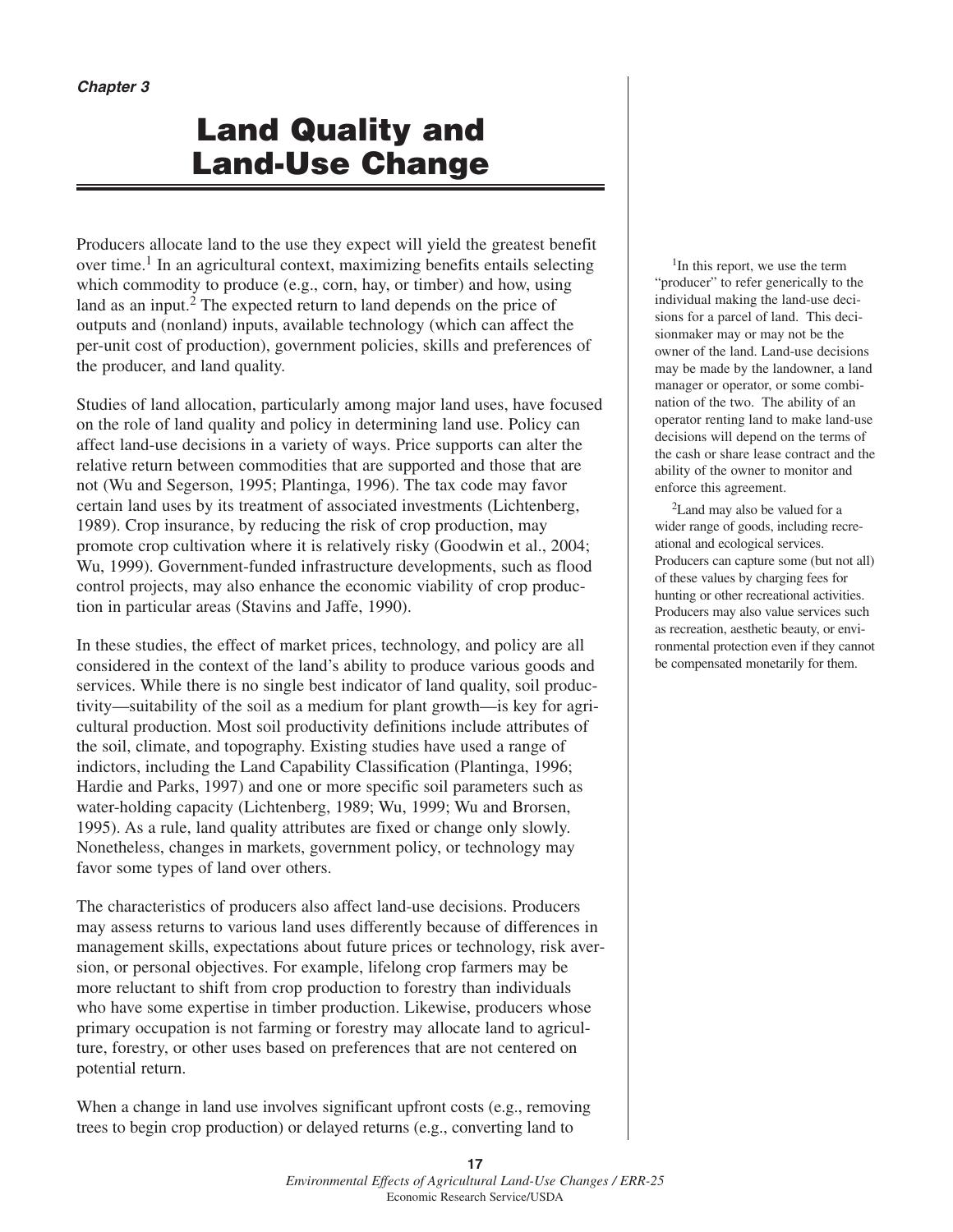timber production), risk aversion, wealth, and discounting may be important. Producers who are particularly risk averse may be reluctant to make a large, upfront investment or wait many years to receive a return, even when the return is likely to be higher than that of other land uses. Even if they are not risk averse, producers with limited assets may have difficulty financing a long-term investment. Also, the more an individual discounts future returns, the less likely he or she is to undertake a long-term investment. For example, if crop production yields an average annual return (to land) of \$40 per acre, the net present value (NPV) of returns discounted at 4 percent per year over 20 years is \$544. A pulpwood harvest occurring at 20 years would have to net \$1,192 per acre to yield an equivalent NPV  $(1192*(1+.04)^{20}=544)$ . If future returns are discounted at 6 percent, however, the timber harvest would have to yield a net of \$1,471 per acre to rival crop production.

Over time, market transactions tend to direct land to the owners who value the land most and into the uses they perceive as most valuable. Consider the sale of land that is in grazing use but has some potential for profitable crop production. Some bidders may believe that grazing is the most valuable use of the land and submit bids accordingly. Others may focus on the land's crop production potential and submit bids that reflect returns to crop production (less the cost of converting the land to crop production). If the high bid is from an individual who believes that the land is more valuable in crop production, it is likely that land-use conversion will quickly follow the sale. Because agricultural land markets in certain areas can be "thin" (with only a small proportion of land sold in any given year), reallocation of land use may take many years and be interrupted by changes in economic conditions that alter individuals' views on relative returns.

## **A Model of Land Allocation and Land Quality**

For the purpose of our conceptual model, we assume that land quality can be defined by a single valued index that primarily measures soil productivity. This index captures the potential of land to generate economic returns for the private owner or operator (distinct from an environmental quality index measuring benefits to society). Soil productivity refers to the suitability of the soil and climate as a plant growth medium (see box, "Soil Quality Indicators").

Location may be an important determinant of land quality in several ways. The proximity of land to centers of population and employment is critical in determining the potential value of land for development (Bockstael, 1996). Local amenities, such as open space and rural "character," may also enhance the value of land for residential development (Wu et al., 2004). In terms of commodity production, distance to markets may also be important. For example, local grain prices depend in part on shipping costs. For bulkier commodities such as hay or timber, proximity to markets is even more critical. Distance of land to population centers may also affect the profitability of providing recreational services. In some cases, the value of recreational services that can be captured by the producer may tip the balance in a landuse decision. For example, grassland may provide livestock grazing during the spring and summer, and be used for hunting in the fall and winter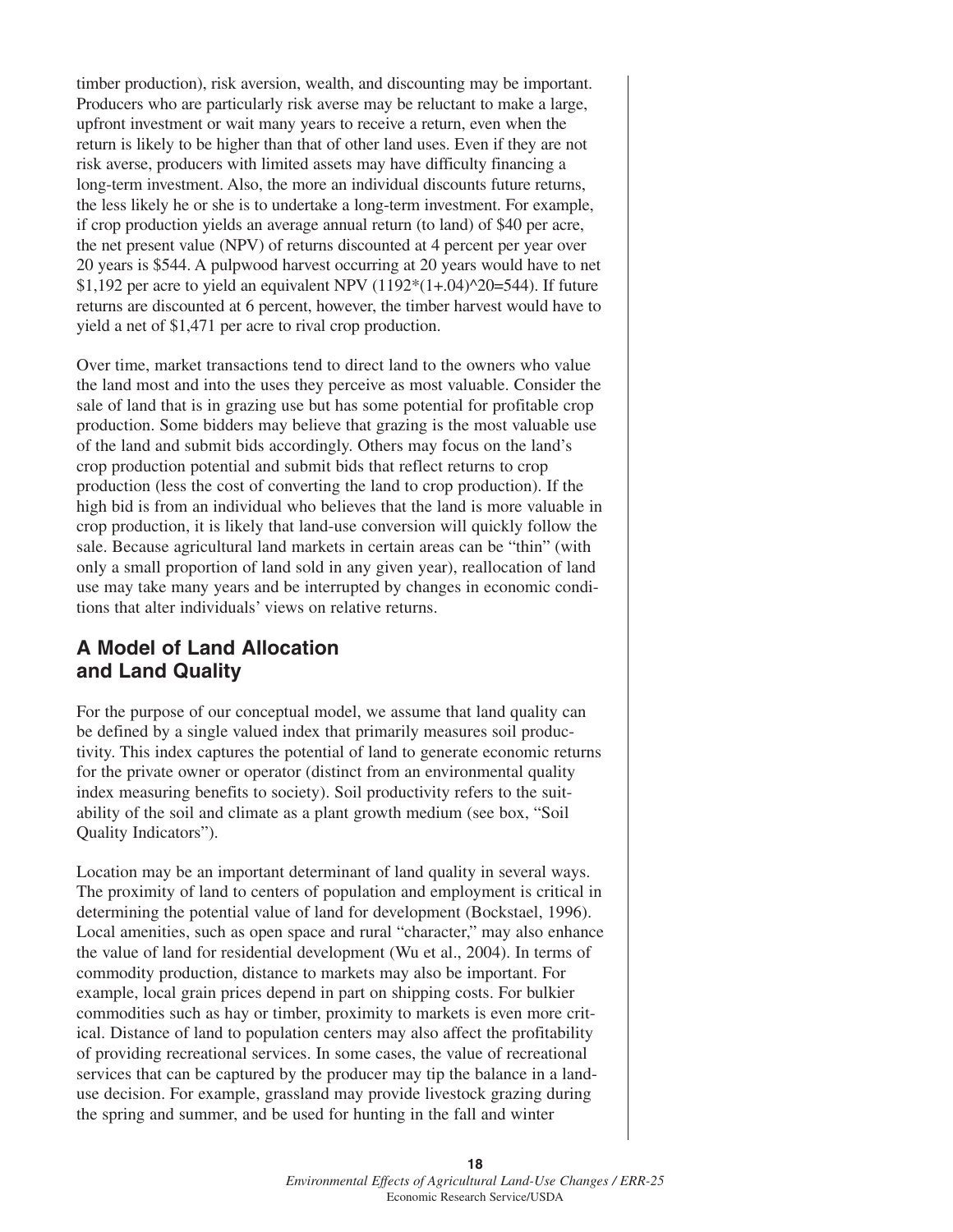### **Soil Quality Indicators**

In allocating land among agricultural and forest uses, productivity in terms of crop, forage, or timber production is a key indicator of land quality. Productivity refers to the suitability of the soil as a plant growth medium and the favorability of the climate. While productivity itself is complex, some useful proxies include crop yields or yield potential, one or more specific soil attributes such as soil water-holding capacity (e.g., see Lichtenberg, 1989; Wu, 1999), and indices that combine multiple soil attributes into a single number such as the Productivity Index (Pierce et al., 1983) or the soil rating for plant growth (SRPG; Soil Survey Staff, 2000).

Topography can also affect productivity as the loss of soil and nutrients through surface runoff can result in higher input costs and reduced soil depth, reducing soil productivity over time. Highly erodible land, which is often steeply sloping, is less likely to be used for crop production (Miranowski and Hammes, 1984). In at least one index of soil productivity (SRPG), slope reduces the overall soil productivity score. Steeply sloping land can also be difficult to farm efficiently with large machinery typical of modern crop production.

SRPG is an index of inherent soil productivity based on soil's physical, chemical, and biological factors as well as topography and climate. While SRPG is based largely on inherent properties of the soil such as texture and water-holding capacity, the productivity of specific tracts of land can be damaged over time by soil erosion. SRPG was originally developed by soil scientists with USDA's Natural Resources Conservation Service for use in implementing the Conservation Reserve Program (CRP).

While the SRPG rating and other soil productivity measures are indicators of economic potential, they are proxies. A more direct measure is potential yield. Potential yields are estimated in a number of ways, including experimental plots, and are intended to reflect the management practices yielding the highest economic return. Estimated irrigated and nonirrigated yields from the Soil Conservation Service's (now NRCS) Soils 5 data are linked to the National Resources Inventory data set. The Soil Survey Geographic (SSURGO) data from NRCS are the most up-to-date source of yield and soil productivity information, and are being digitized for the entire country.

months. However, given the likelihood that nearby land could also provide similar amenities, the recreational services must be valued by enough people for them to be a viable land use.

Figure 3.1a shows the relationship between land quality and returns for three hypothetical land uses given fixed prices, technology, and policy. The concave shape of the curves (decreasing upward slope as land quality increases) is based on the assumption that the genetic capacity of plants will increasingly become the limiting factor in production as land quality rises. Land use A is best able to use land of very low quality, but also reaches its full potential at a relatively low level of land quality. Land use C, on the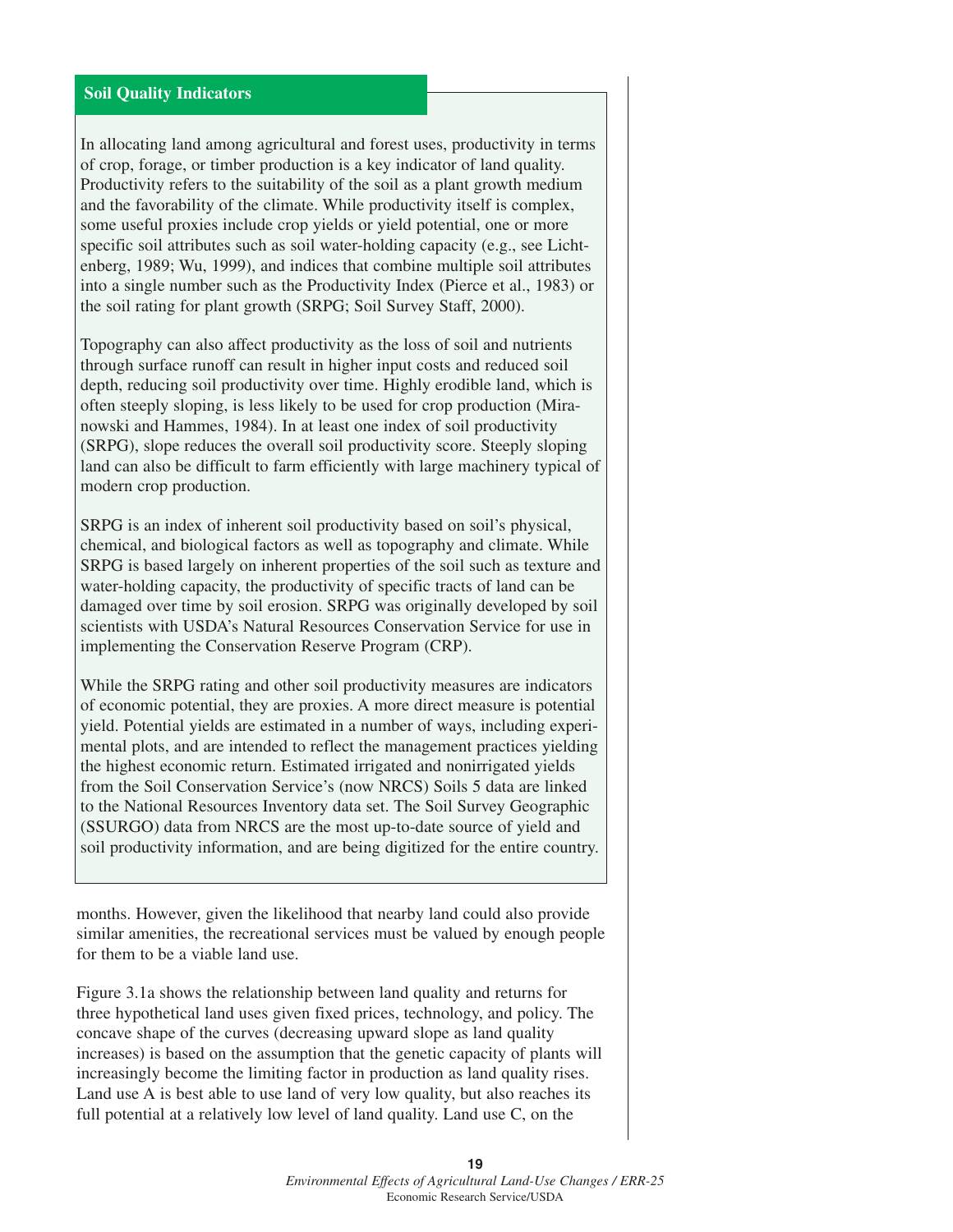





**Land quality and relative return to three hypothetical land uses: Effect of decline in output price** 



other hand, cannot use low-quality soils but is better able to take advantage of the greater plant growth potential on high-quality land.

If these curves reflect a market-level assessment of the relative value of the three land uses, land with quality (Q) less than X will be idle (not devoted to any of the three uses considered in figure 3.1a); land with quality between X and Y will be devoted to use A; land with quality between Y and Z will be devoted to use B; and land with quality greater than Z will be devoted to use C. The producer is indifferent between land uses A and B at point Y, and is indifferent between uses B and C for land of quality Z.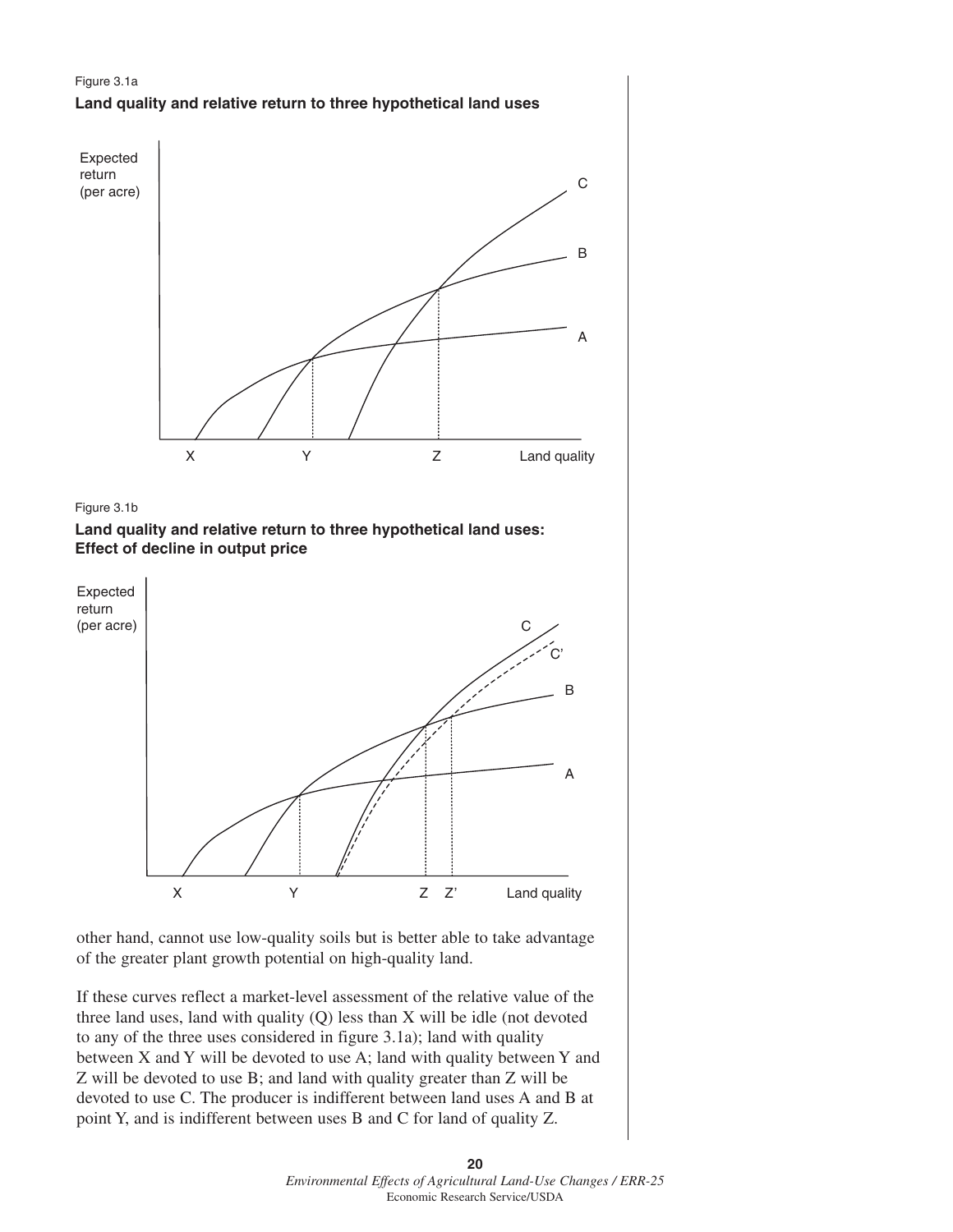These stylized predictions are supported by the data on the distribution of land quality across land uses. Figure 3.2 shows the distribution of land quality, as defined by the soil rating for plant growth (SRPG), by land use, averaged over 1982-97. The SRPG is a measure of soil productivity that can take values of 0- 100. While there is land of different qualities devoted to every use, lands in cultivated crops include a greater proportion of high-productivity land (SRPG 67-100) and a smaller proportion of low-productivity land (SRPG 0-33) than any other land-use category. These results imply that cultivated crops are best able to take advantage of high-productivity land but are relatively unprofitable on low-quality land. Uncultivated cropland and CRP include more mediumquality land (SRPG 34-66) than other land-use categories. Finally, pasture, forest, and rangelands include more low-productivity land than the cropland categories or CRP (which is former cropland). Forest and rangeland also include less high-quality land than other land-use categories.

Land enrolled in CRP is likely to be of lower quality than cultivated cropland on average as a result of program-specific objectives and economic incentives for participating. First, USDA targets highly erodible land among other environmental factors in the Environmental Benefits Index (EBI), the selection criteria used for selecting CRP parcels. We show later that highly erodible land is also less productive on average, so the program indirectly targets land with lower soil productivity.3 Second, the cost of enrolling land is another component of the selection criteria so that, given similar environmental characteristics, producers with less to lose from participating are more likely to be accepted into CRP. Thus, lower value land is directly targeted as well. USDA also sets soil-specific caps (based on SRPG) on the maximum annual rental payments allowed under the program. All else being

#### Figure 3.2





Note: SRPG = soil rating for plant growth. Numbers depict the average share of land in each cell across each soil productivity category from 1982 to 1997, with shares in each cell summing to 100 percent. As seen by moving from left to right across each row, land in more intensive land uses, such as cultivated crops, generally has a higher proportion of highproductivity soils (SRPG 67-100) and a lower percentage of low-productivity soils (0-33) than land in less intensive uses, such as rangeland.

Source: ERS analysis of 1997 NRI and Soil Survey Geographic data set.

<sup>3</sup>The relationship between soil productivity and erodibility is examined in detail in the next chapter.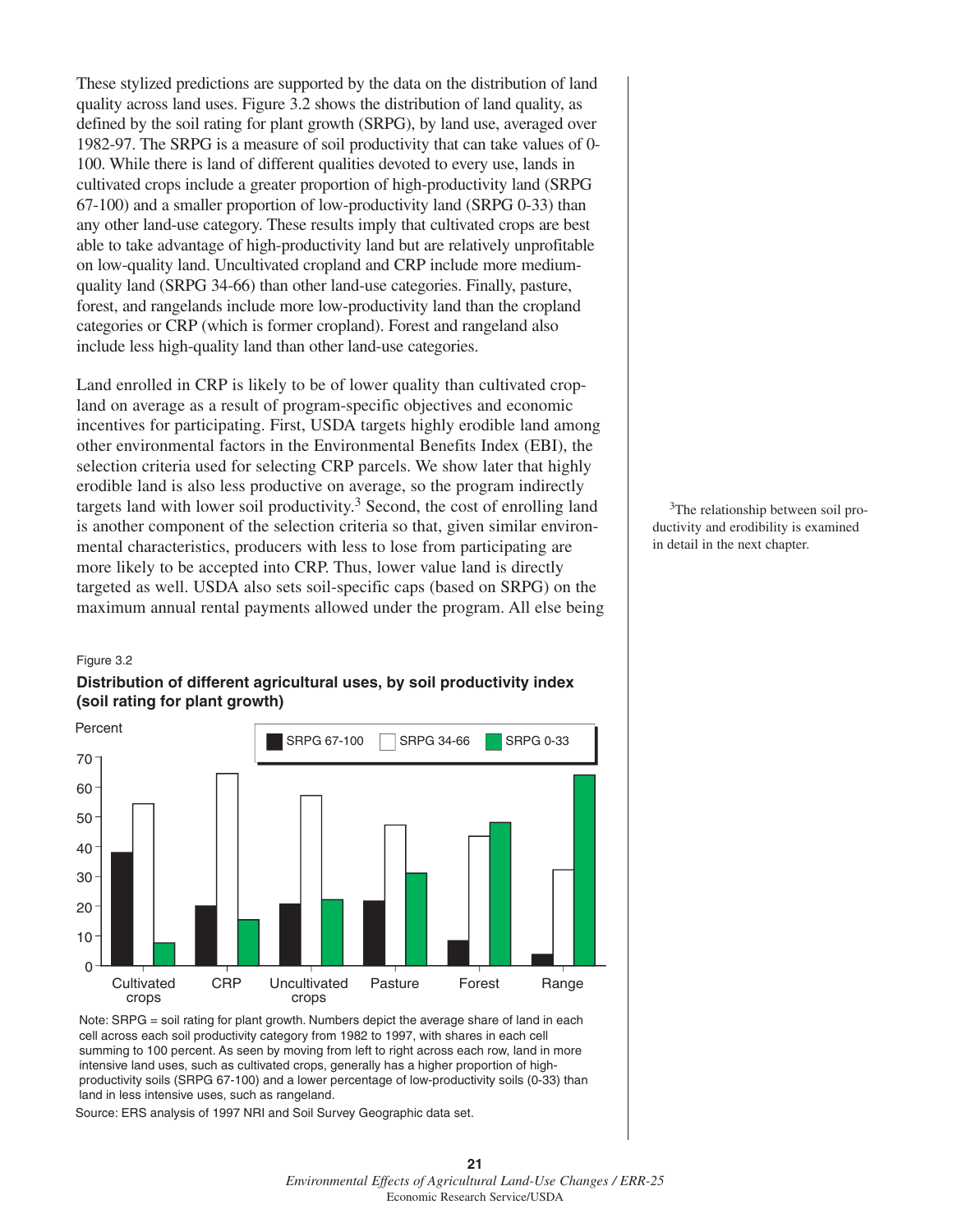equal, for any particular soil type, producers with economic benefits from crop cultivation near (or above) the cap will have smaller incentives to participate in CRP than producers on lower quality land. Because we do not observe all sources of variation in soil productivity, the relative productivity of lands enrolling in CRP may be even lower than our analysis suggests.

Change in market prices, technology, and policy can be depicted as shifts in one or more of the curves in figure 3.1a. If, for example, the price of output(s) produced by land use C decreases, the curve for land use C would shift downward (see C' in figure  $3.1b$ ).<sup>4</sup> If returns to other land uses are unchanged, land with quality between Z and Z' would shift from use C to use B. Similar shifts (in the opposite direction) may be observed with technical changes that lower per-unit production costs.

## **Economic Characteristics of Transitioning Lands**

The conceptual model suggests that low-quality cultivated croplands (relative to other cultivated cropland) would be most likely to shift to uncultivated cropland, CRP, and other agricultural and forest uses as market conditions, government policies, or technology change. Similarly, theory suggests that the relatively high-quality land in uncultivated crops and pasture would be on the margin with cultivated cropland while relatively low-quality uncultivated cropland would be on the margin with forest and rangeland. Following the same logic, the relatively high-quality lands in forest and range would be those most likely to transition to crop production.

This pattern is borne out by an examination of land quality for various categories of land-use change over 1982-97. This is the longest period for which the NRI data are available and reveals the largest amount of cropland changes. Land that was cultivated in 1982 and stayed in cultivated crop production (fig. 3.3, row 1, column 1) includes a higher proportion of high-productivity land and a lower proportion of low-productivity land than land that moved to another use by 1997 (fig. 3.3, row 1, columns 2-4). Likewise, land moving to cultivated crop production from another use (row 2 and 3, column 1) includes a higher proportion of high-productivity land and a lower proportion of lowproductivity land than noncultivated lands that remained in or moved to another noncultivated use (rows 2-3 and columns 2-4). In general, land that stayed in or moved to cultivated cropland is more likely to be high-productivity land than land in (or moving between) noncultivated land uses.<sup>5</sup>

While the SRPG rating is one indicator of economic potential, it is a proxy. A more direct measure is the potential yield—the amount of a given crop that can be produced per unit of land under the management practices providing the highest economic return (see box, "Soil Quality Indicators"). Figure 3.4 shows potential yields, relative to crop reporting district (CRD) averages, for four major crops (corn, soybeans, wheat, and alfalfa hay) in the cells of the land-use change matrix associated with our four key land uses.6 The bar in each cell represents the average relative yield for each crop.

By focusing on yields relative to the average for a relatively small geographic area, we compare yields while holding constant other factors that are common

<sup>4</sup>Curve shifts need not be parallel. If lower quality land has less output (e.g., a lower corn yield), then a change in the output price would have a larger per-acre effect on higher quality land. Technology change may not affect all types of land equally, either. Lichtenberg (1989) showed that soils with greater water-holding capacity in the Nebraska sand hills were more likely to be shifted from small grains and hay to row crops with the development of center-pivot irrigation.

5Lands observed in cultivation in both 1982 and 1997 include some lands that shifted out of cultivation and then shifted back over the course of this period. Excluding these lands from our category of lands remaining in crop cultivation would likely strengthen our findings regarding the relative soil productivity at the extensive margin of cultivated cropland.

<sup>6</sup>Most States have between six and nine CRDs, multicounty units used by USDA in gathering data. Each National Resources Inventory point is assigned relative yields, which are the ratio of the point-specific yield to the average yields, for all four land uses in the CRD. Estimated yields are from the Soil Conservation Service's (now NRCS) Soils 5 data. While yields from the Soil Survey Geographic (SSURGO) data have been most recently updated, we used Soils 5 data for this analysis as our focus is on relative (rather than absolute) yield levels, and Soils 5 data had a wider geographic coverage at the time of our study.

Soils 5 yields are also not available for all soils; the less likely land is to be used for crop production, the less likely it is to be assigned a yield in the Soils 5 data series. Because potential crop yields on this land are likely to be relatively low, the exclusion of these lands is likely to bias estimates for average relative yield upward for land in less intensive uses. Thus, differences in relative potential yields may be even more pronounced than indicated in figure 3.4.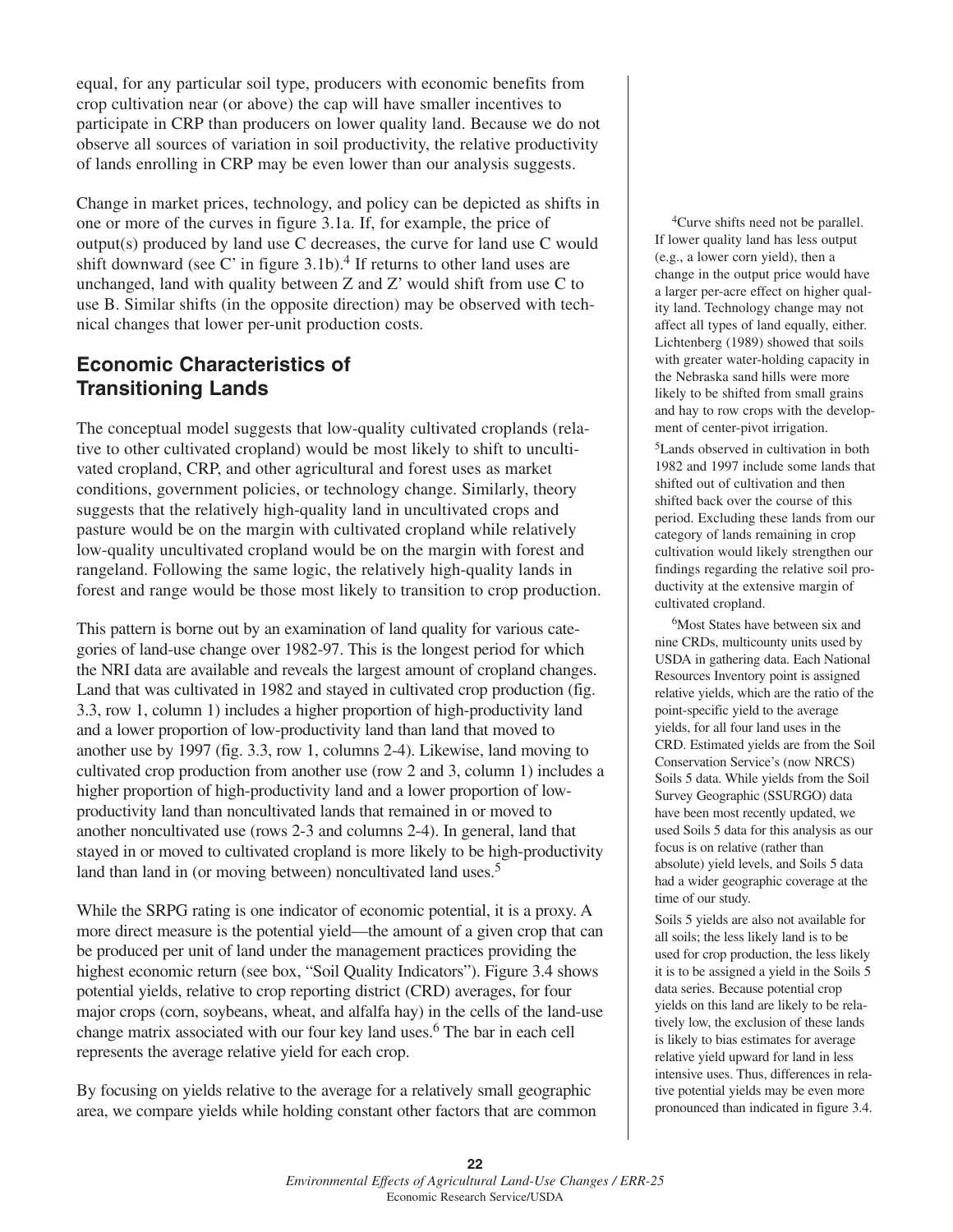

Notes: Numbers depict the share of land in each cell across each soil productivity category, with shares in each cell summing to 100 percent. As seen by moving from left to right across each row, land that transitioned to (or remained) in a more intensive land use, such as cultivated cropland, generally has a higher proportion of high-productivity soils (SRPG 67-100) and a lower percentage of low-productivity soils (0-33) than land transitioning (or remaining) in a less intensive use, such as grazing, forest, and other land. As seen by moving from top to bottom along each column, land in more intensive land uses generally has a higher proportion of high-productivity soils (SRPG 67-100) and a lower percentage of low-productivity soils (0-33) than land in less intensive uses.

Source: ERS analysis of 1997 NRI and Soil Survey Geographic (SSURGO) data.

to this region. Given that prices for agricultural output and inputs are not likely to vary much within a CRD, estimated differences in yields are strong indicators of differences in the profitability of different subsets of land.

Using relative potential yields gives roughly the same pattern of land use and land quality as SRPG, though it provides some additional insights. In general, land in cultivated crops has higher yield potential than land in other uses (fig. 3.4, compare column 1 to columns 2-4). Average yields for land

> **23** *Environmental Effects of Agricultural Land-Use Changes / ERR-25* Economic Research Service/USDA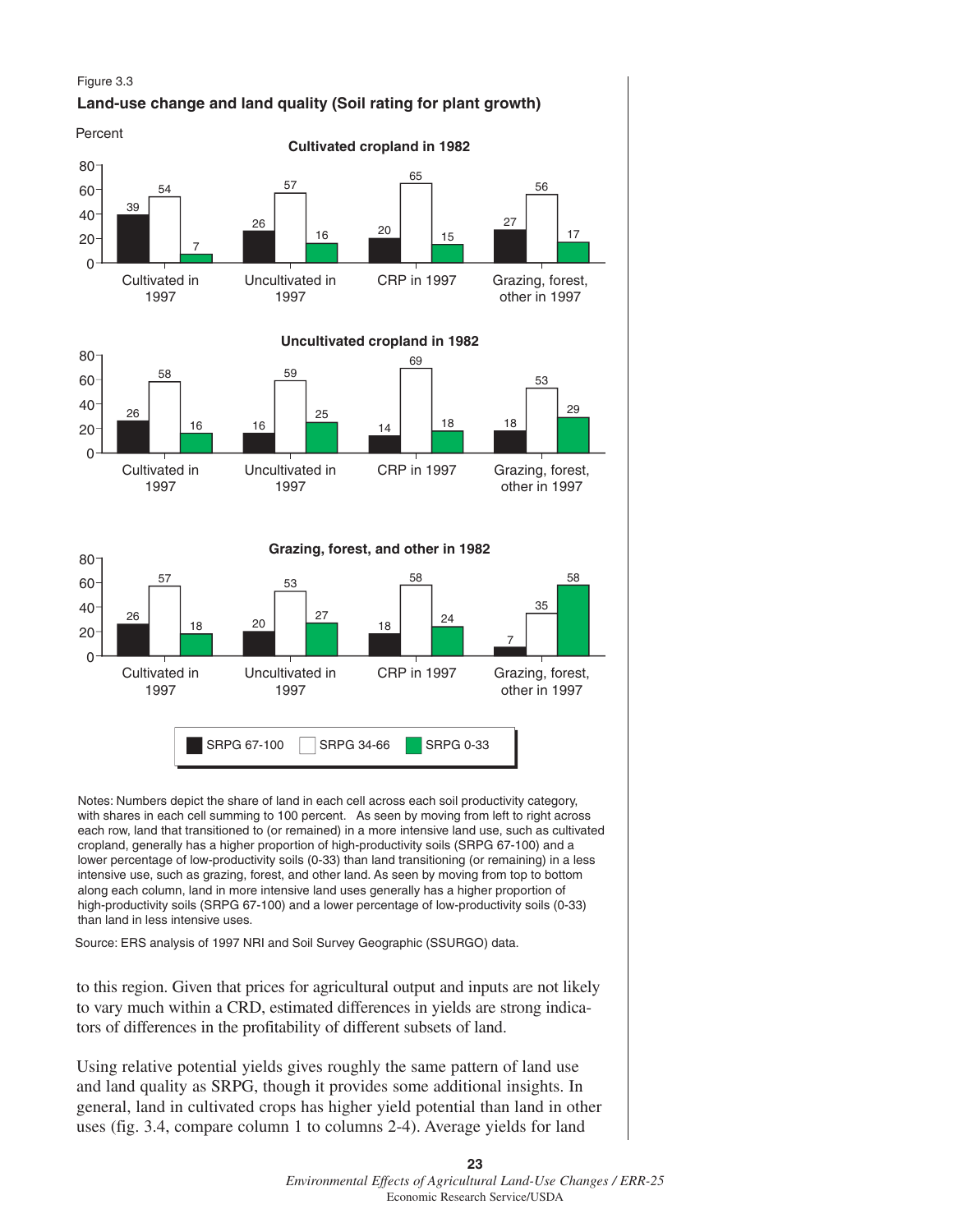

Note: To account for variations in climate and other nonland quality factors that could cause yields to vary spatially, each NRI point is assigned relative yields that are the ratio of the point-specific yield to the average yields, for all four land uses, in the crop reporting district (CRD). For each cell, the average relative yields are reported.

Source: ERS analysis of 1997 NRI and Soils 5 data.

that was in cultivated cropland in both 1982 and 1997 are generally higher than for land that moved from cultivated cropland to another use. The exception is alfalfa, where potential yields are higher on uncultivated cropland (row 1, column 2). Also, potential yields of corn, soybeans, and wheat on land that moved to uncultivated crops (row 1, column 2) are almost as high as for land that remained in cultivated cropland. Moreover, land that shifted from cultivated crops to CRP (row 1, column 3) had lower yields than all other land moving from cultivated crops (row 1, column 4).

Clear economic differences exist across lands at the extensive margin of crop production. Most strikingly, land enrolled in CRP appears to be the